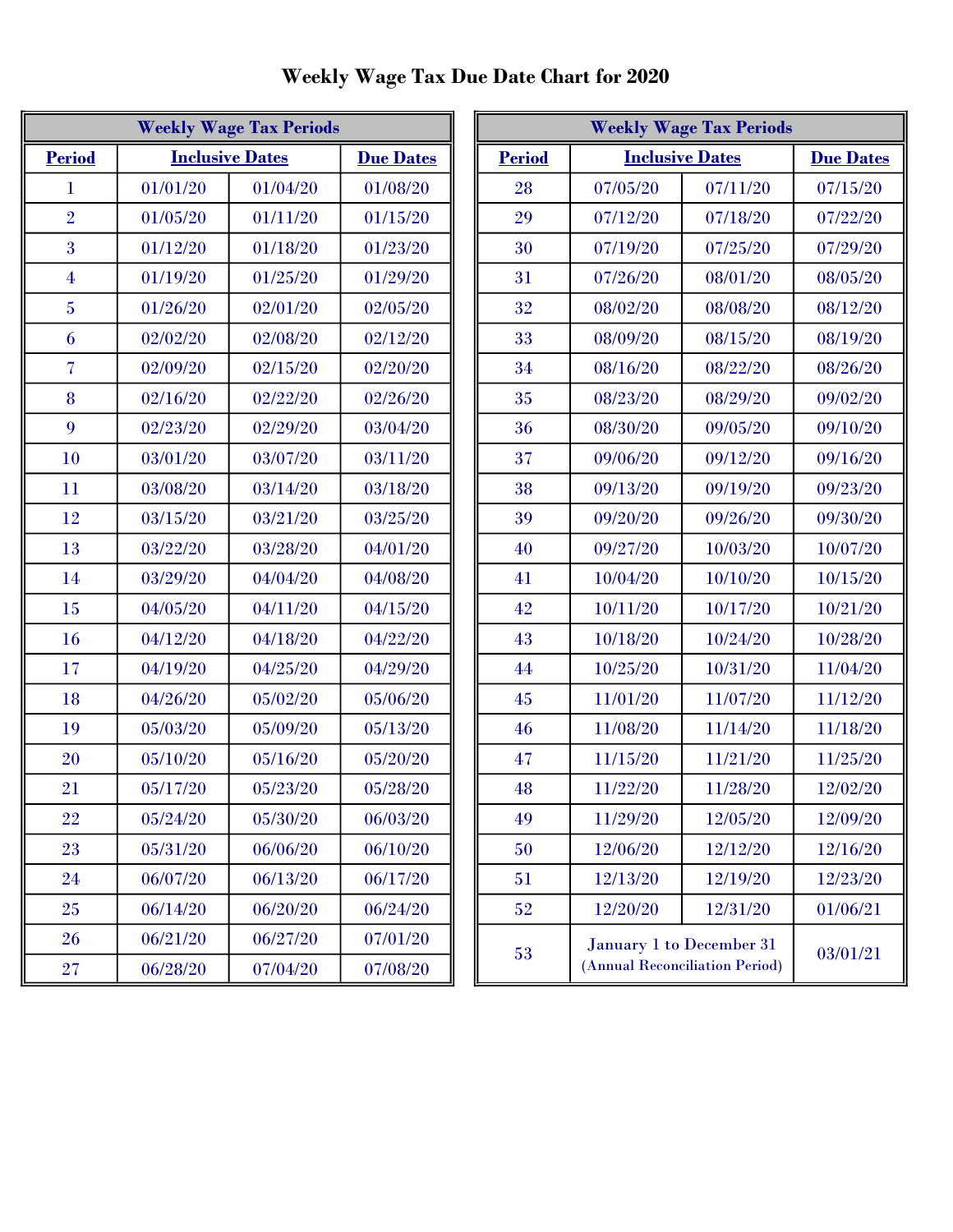| <b>Semi-Monthly Wage Tax Periods</b> |                                                            |                 |          |  |
|--------------------------------------|------------------------------------------------------------|-----------------|----------|--|
| <b>Period</b>                        | <b>Inclusive Date</b>                                      | <b>Due Date</b> |          |  |
| 54                                   | 01/01/20                                                   | 01/15/20        | 01/21/20 |  |
| 55                                   | 01/16/20                                                   | 01/31/20        | 02/05/20 |  |
| 56                                   | 02/01/20                                                   | 02/15/20        | 02/20/20 |  |
| 57                                   | 02/16/20                                                   | 02/29/20        | 03/04/20 |  |
| 58                                   | 03/01/20                                                   | 03/15/20        | 03/18/20 |  |
| 59                                   | 03/16/20                                                   | 03/31/20        | 04/03/20 |  |
| 60                                   | 04/01/20                                                   | 04/15/20        | 04/20/20 |  |
| 61                                   | 04/16/20                                                   | 04/30/20        | 05/05/20 |  |
| 62                                   | 05/01/20                                                   | 05/15/20        | 05/20/20 |  |
| 63                                   | 05/16/20                                                   | 05/31/20        | 06/03/20 |  |
| 64                                   | 06/01/20                                                   | 06/15/20        | 06/18/20 |  |
| 65                                   | 06/16/20                                                   | 06/30/20        | 07/03/20 |  |
| 66                                   | 07/01/20                                                   | 07/15/20        | 07/20/20 |  |
| 67                                   | 07/16/20                                                   | 07/31/20        | 08/05/20 |  |
| 68                                   | 08/01/20                                                   | 08/15/20        | 08/19/20 |  |
| 69                                   | 08/16/20                                                   | 08/31/20        | 09/03/20 |  |
| 70                                   | 09/01/20                                                   | 09/15/20        | 09/18/20 |  |
| 71                                   | 09/16/20                                                   | 09/30/20        | 10/05/20 |  |
| 72                                   | 10/01/20                                                   | 10/15/20        | 10/20/20 |  |
| 73                                   | 10/16/20                                                   | 10/31/20        | 11/04/20 |  |
| 74                                   | 11/01/20                                                   | 11/15/20        | 11/18/20 |  |
| 75                                   | 11/16/20                                                   | 11/30/20        | 12/03/20 |  |
| 76                                   | 12/01/20                                                   | 12/15/20        | 12/18/20 |  |
| 77                                   | 12/16/20                                                   | 12/31/20        | 01/06/21 |  |
| 78                                   | January 1 to December 31<br>(Annual Reconciliation Period) |                 | 03/01/21 |  |

## Semi-Monthly Wage Tax Due Date Chart for 2020